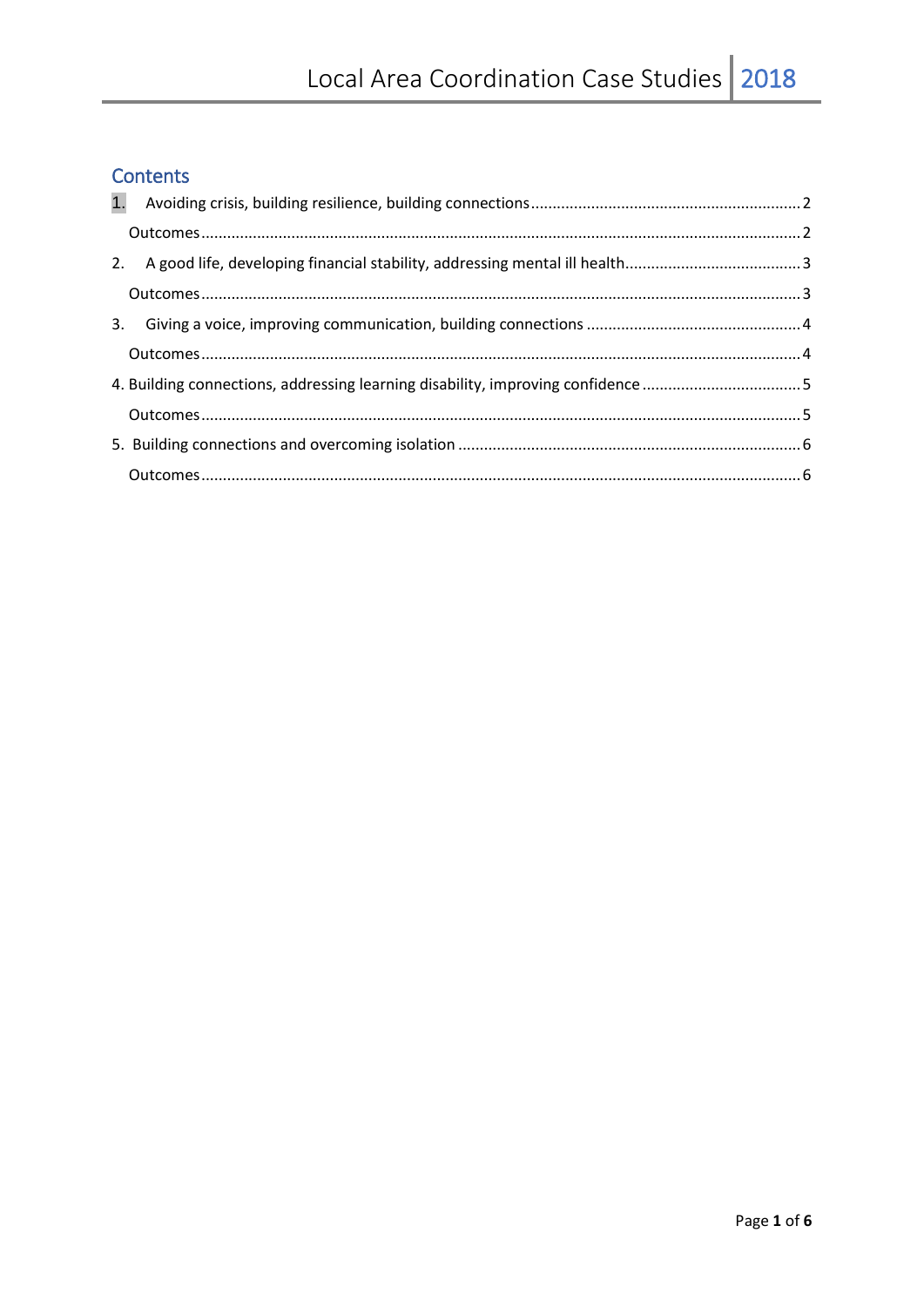## <span id="page-1-0"></span>**1. Avoiding crisis, building resilience, building connections**

Anne rang the Local Area Coordinator to ask for help after her partner passed away suddenly. She was very distressed on the phone and felt overwhelmed.

Anne's partner had been her main carer and was the named tenant of the council property they lived in together. He had died suddenly and unexpectedly, with Anne experiencing the trauma of finding him dead in their kitchen - this led to Anne feeling suicidal at times.

Anne also had a number of serious long-term health conditions and explained how these conditions impacted on her daily activity and mobility, such as needing to be on an oxygen machine for 15 hours per day. She had relied heavily on her partner and was frightened about how she would cope without him.

Anne had spoken to someone at the council who told her she would 'need to present as homeless'. She felt anxious and upset as she thought she might be told to leave her home at any time.

In this instance, our Local Area Coordinator:

- spent time listening and empathising, making an immediate plan of action with Anne's input
- helped Anne ring the Housing Management Officer to find out whether she would be able to stay in her home - they advised that she would need to provide evidence she had lived at the property for over a year to succeed the tenancy
- helped Anne gather the proofs she needed to submit her claim to the tenancy and her partner's belongings
- helped Anne initiate a social care assessment and a referral for a warden call system
- offered support alongside a neighbour who provided regular visits, information and emotional and practical support

**"I don't know what I would have done without you – you've been a rock and brilliant at helping me sort everything out. If it wasn't for your help I don't think I would be here now – I did think about joining him in that first week after his death."**

#### <span id="page-1-1"></span>**Outcomes**

• **Avoiding crisis** – Anne was able to remain independent in her home by receiving support to get through the initial difficult time after the loss of her partner; she then received help to make arrangements for longer term support from adult social care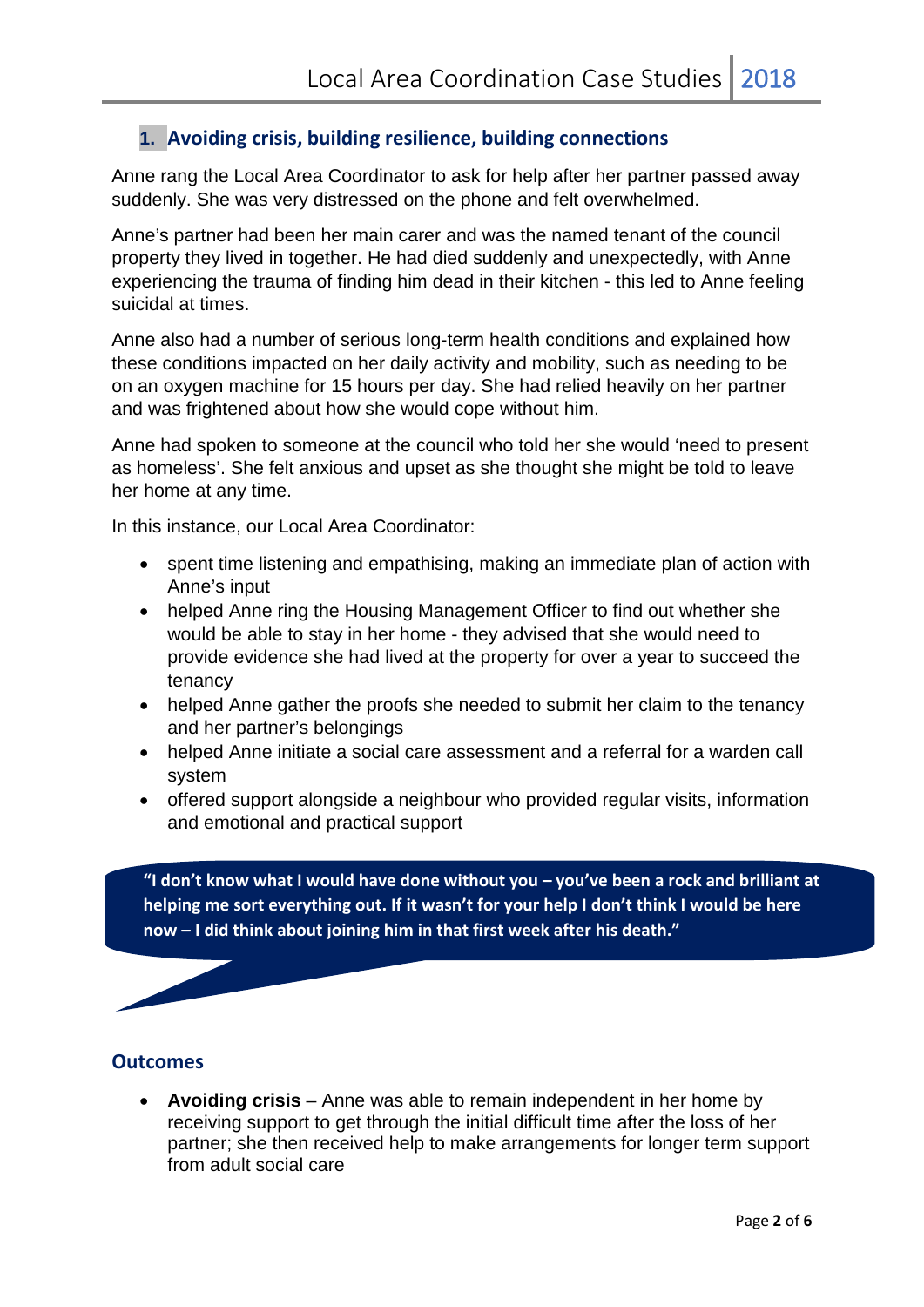- **Building resilience** Anne now feels more in control of her life and confident about managing her future; she now feels able to focus on managing her grief
- **Building connections** Anne is starting to build a support network after making links through her Local Area Coordinator

## <span id="page-2-0"></span>**2. A good life, developing financial stability, addressing mental ill health**

Elsa was introduced to her Local Area Coordinator at a 'drop-in' having recently been referred to the Community Mental Health Team following deterioration in her mental health. Elsa also had financial difficulties due to a Personal Independence Payment (PIP) claim being declined and was finding it difficult to cope alongside caring for her two children as a lone parent.

Initially, Elsa wanted help to complete another PIP application and the Local Area Coordinator visited her at home to help with the form. On arrival, Elsa presented as unwell, appearing over animated and excessively talkative. She shared that she was awaiting a psychiatric assessment for a suspected bipolar disorder and felt she might be having a manic episode. The Local Area Coordinator spent some time talking with Elsa and judged her to be well enough to engage with completing the application, however, this took nearly six hours to complete over two visits.

Once they had completed the PIP application, the Local Area Coordinator talked to Elsa about her 'vision for a good life'. Elsa explained how her family had been separated for over 9 years as her husband lived in Jamaica and was refused an application to live in the UK despite Elsa challenging the decision through the courts. Elsa said she would love to take her children to visit their father and extended family in Jamaica, but her financial situation was stopping her. The Local Area Coordinator helped Elsa research the cost of a trip to Jamaica and see how it may be possible to finance this if she received a full award and back payment for her PIP claim. Elsa said she would really like to spend next Christmas with her family all together, so the Local Area Coordinator helped Elsa set up a crowd funding page to raise some money quickly.

#### <span id="page-2-1"></span>**Outcomes**

- **Addressing mental ill health and a good life** When Elsa was in the midst of a crisis, she had lost sight of what she wanted out of life. The 'strengthsbased' conversations Elsa had with her Local Area Coordinator helped her regain a positive perspective and be hopeful about the future again. This had a considerable positive impact on Elsa's mental health.
- **Developing financial stability** Elsa received a positive decision regarding her PIP claim. She did not need to attend another assessment and was awarded the full amount for the daily living component, and received a backdated payment. The crowd-funding campaign raised £230 and although she didn't quite get to Jamaica for Christmas, she is planning a trip there for the following year.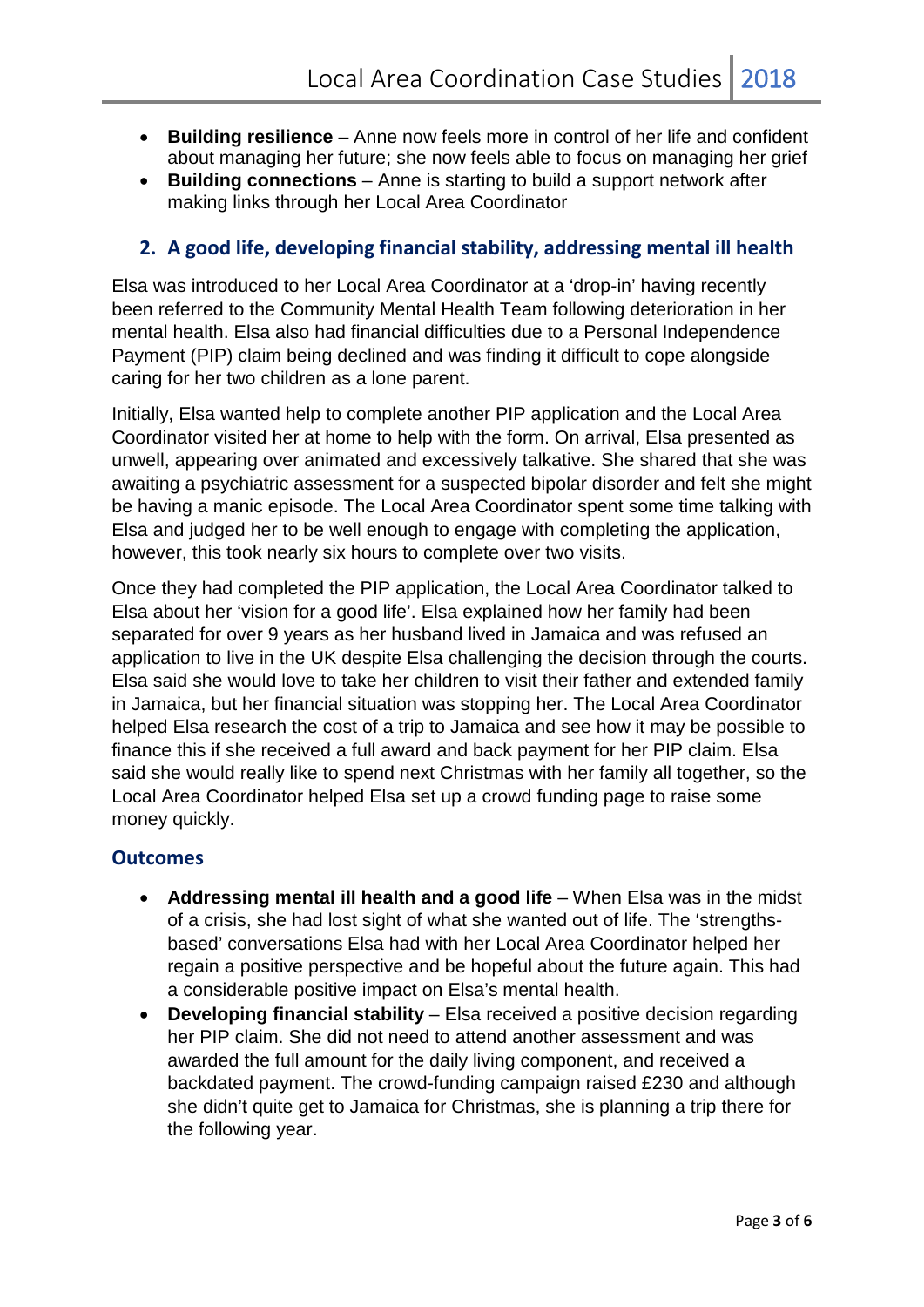### <span id="page-3-0"></span>**3. Giving a voice, improving communication, building connections**

The Local Area Coordinator saw Allan at a community centre and waved at him as he walked past. Allan made a 'thumbs down' sign, so the Local Area Coordinator went outside to speak to him but was unable to understand what was wrong as he was deaf and used British Sign Language (BSL) to communicate.

The Local Area Coordinator signalled to Sylvia, a local resident who was taking part in craft activities at the centre. The Local Area Coordinator had been working alongside Sylvia with some of her own issues, and knew that Sylvia was doing a BSL course. Sylvia came outside and introduced herself to Allan using BSL. Sylvia was able to act as interpreter, enabling Allan to tell the Local Area Coordinator that he had witnessed some local youths vandalising a nearby cable box the evening before. Through Sylvia, the Local Area Coordinator told Allan that she would visit him at home to get more information. During the visit, the Local Area Coordinator obtained Allan's permission to report this incident to the police.

#### **Outcomes**

- <span id="page-3-1"></span>• **Giving a voice** – Allan seemed pleased to have been able to report the vandalism
- **Improving communication** This incident led to a conversation amongst users of the community centre, several of whom expressed an interest in learning BSL and connecting with other deaf members of the community who were known to them. It also boosted Sylvia's confidence around her own knowledge of BSL
- **Building connections** Allan was pleased to have met Sylvia and made a new connection. While at Allan's house, the Local Area Coordinator also reconnected with his landlady, who is elderly with health problems, and passed on a flyer about craft sessions at the community centre

**"I feel hopeful about the future for the first time in years."**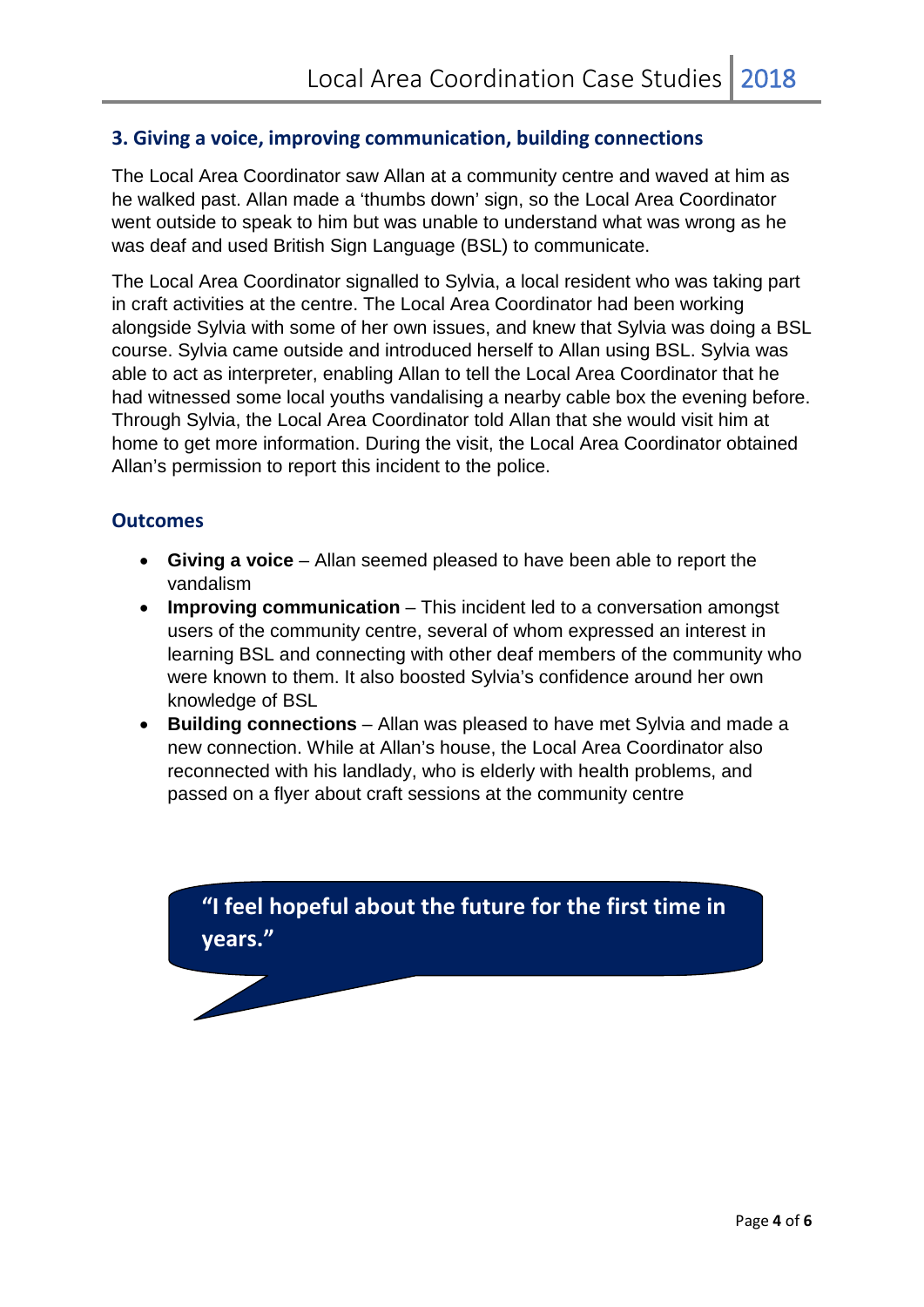## <span id="page-4-0"></span>**4. Building connections, addressing learning disability, improving confidence**

Mum Joanne was introduced to her Local Area Coordinator by a 'Christians Against Poverty' (CAP) worker at a drop-in.

Joanne was very worried about her 17 year old daughter Sarah who was suffering from anxiety and depression, and had dropped out of school and college due to bullying. Both Joanne and Sarah had experienced domestic violence from Joanne's former partner, who was still causing problems from a distance.

Joanne didn't have much time to herself as Sarah was afraid to be apart from her for any length of time, which was putting a strain on their relationship. Sarah had received an email from Claire, a Connexions Advisor, but felt unable to engage due to a lack of confidence, and feared Claire would tell her to return to college.

After the initial conversations, the Local Area Coordinator:

- Advised that Claire could visit Sarah at home and there would be no pressure for Sarah to go back to college
- Passed on details of York MIND young people's service, and the 'Young Minds' website to Joanne

Joanne then took Sarah to visit the Local Area Coordinator who went over her options with her in person.

A couple of weeks later, Joanne met up with the Local Area Coordinator to advise that Claire had been in touch and had arranged a meeting with Sarah, and had also made a referral to the counselling service. Joanne shared that she had also discovered that both her and Sarah suffered from dyslexia, so the Local Coordinator provided details of an organisation who could give advice on this. Joanne also felt that it would be a good time to look at new job opportunities, and the

Local Area Coordinator told her about local regular job fairs.

#### <span id="page-4-1"></span>**Outcomes**

- **Improving confidence**  The Local Area Coordinator had the time and space to listen to Joanne's worries and was able to gain an understanding of the complexities of her situation. Joanne's confidence in the Local Area Coordinator meant that she felt able to bring her daughter to meet her the following week.
- **Building connections**  The Local Area Coordinator helped Joanne and Sarah build links with young people's services and learning and employment contacts.
- **Addressing learning disability** Once Joanne realised that she and Sarah suffered from dyslexia, the Local Area Coordinator ensured they could receive the support they needed by signposting them to a relevant organisation.